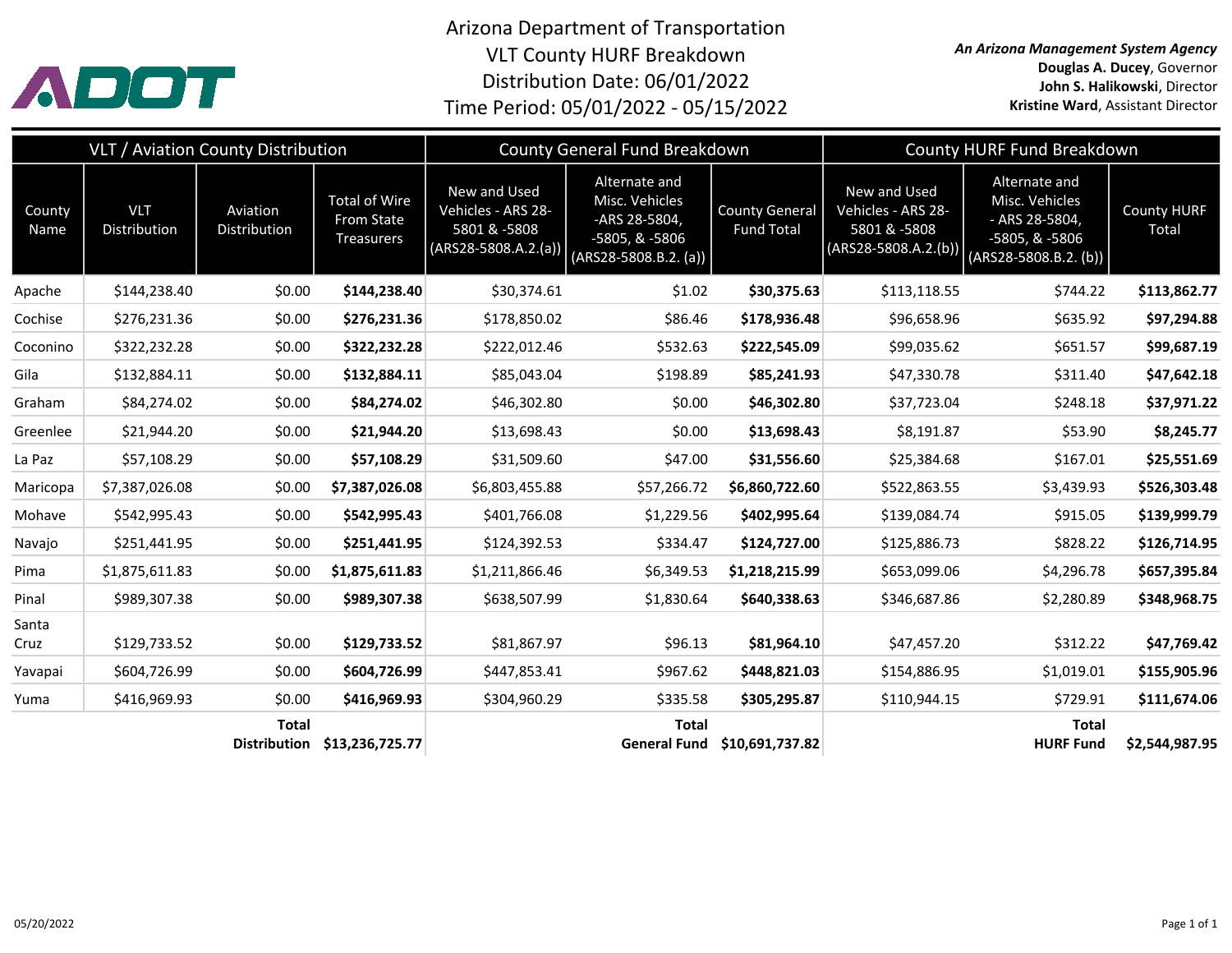

Arizona Department of Transportation VLT County, City, and Town Distributions Fiscal Period 2022/11 - May Collection Period 1st to 15th

| Recipient          | <b>VLT</b>   |  |  |
|--------------------|--------------|--|--|
| Eagar              | \$14,388.34  |  |  |
| Springerville      | \$5,760.12   |  |  |
| St Johns           | \$10,227.17  |  |  |
| Benson             | \$11,502.02  |  |  |
| <b>Bisbee</b>      | \$12,316.20  |  |  |
| Douglas            | \$38,167.15  |  |  |
| Huachuca City      | \$4,092.28   |  |  |
| Sierra Vista       | \$101,460.57 |  |  |
| Tombstone          | \$3,070.56   |  |  |
| Willcox            | \$8,327.70   |  |  |
| Flagstaff          | \$184,525.49 |  |  |
| Fredonia           | \$3,151.24   |  |  |
| Page               | \$18,515.74  |  |  |
| Sedona             | \$6,938.96   |  |  |
| Tusayan            | \$1,426.52   |  |  |
| Williams           | \$7,987.14   |  |  |
| Globe              | \$22,186.77  |  |  |
| Hayden             | \$1,905.17   |  |  |
| Miami              | \$5,375.36   |  |  |
| Payson             | \$47,753.37  |  |  |
| <b>Star Valley</b> | \$6,970.23   |  |  |
| Winkelman          | \$1,051.03   |  |  |
| Pima               | \$6,676.40   |  |  |
| Safford            | \$26,054.59  |  |  |
| Thatcher           | \$13,571.81  |  |  |
| Clifton            | \$11,297.51  |  |  |
| Duncan             | \$2,400.92   |  |  |
| Parker             | \$14,519.51  |  |  |
| Quartzsite         | \$17,037.09  |  |  |
| Apache Junction    | \$548.86     |  |  |
| Avondale           | \$145,035.68 |  |  |
| <b>Buckeye</b>     | \$131,314.22 |  |  |
| Carefree           | \$6,449.08   |  |  |
| Cave Creek         | \$9,605.03   |  |  |
| Chandler           | \$430,716.16 |  |  |
| El Mirage          | \$58,933.61  |  |  |
|                    |              |  |  |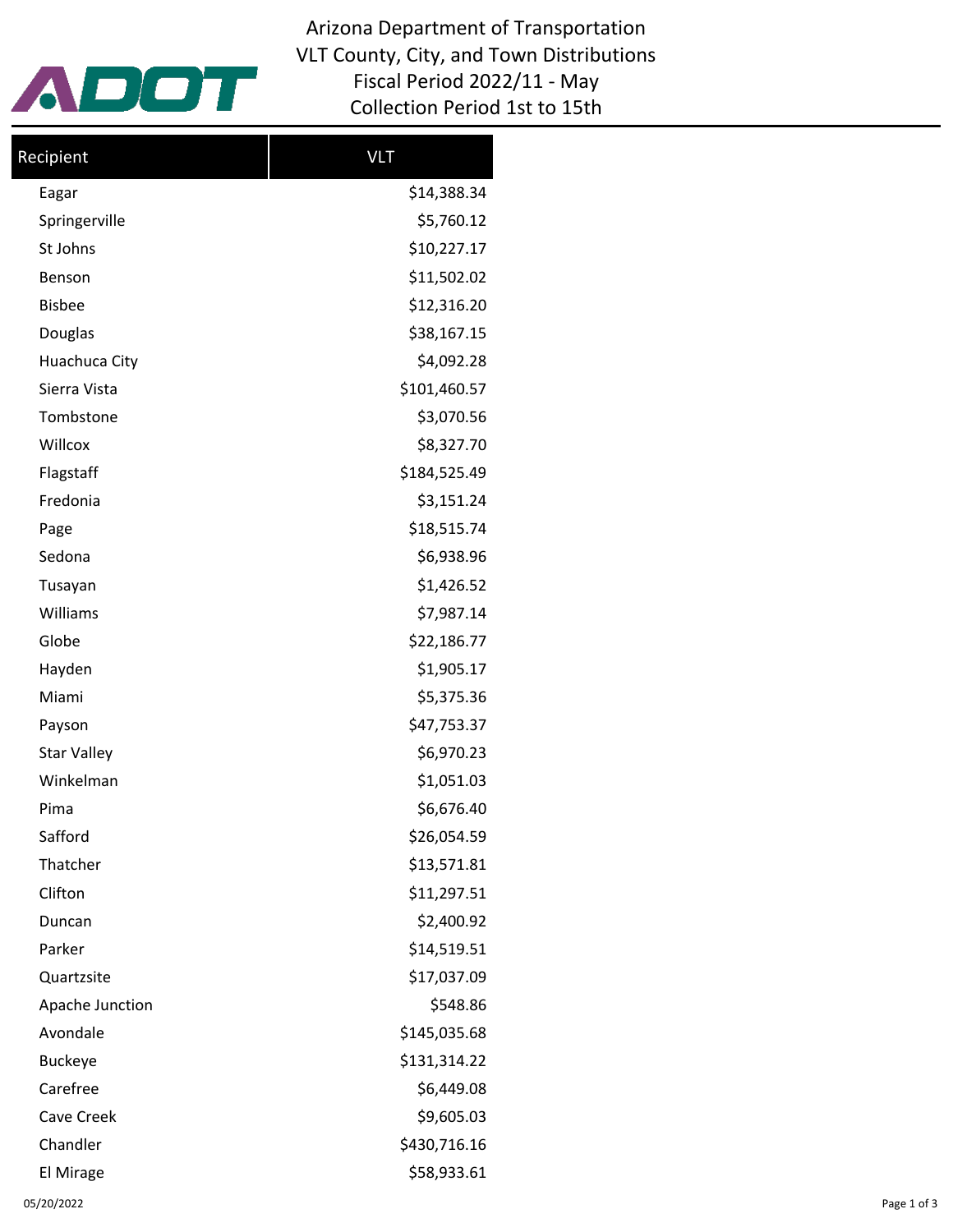

Arizona Department of Transportation VLT County, City, and Town Distributions Fiscal Period 2022/11 - May Collection Period 1st to 15th

| Recipient             | <b>VLT</b>     |  |  |
|-----------------------|----------------|--|--|
| <b>Fountain Hills</b> | \$41,575.98    |  |  |
| Gila Bend             | \$3,430.36     |  |  |
| Gilbert               | \$419,121.55   |  |  |
| Glendale              | \$416,240.05   |  |  |
| Goodyear              | \$143,251.89   |  |  |
| Guadalupe             | \$10,908.56    |  |  |
| Litchfield Park       | \$10,634.12    |  |  |
| Mesa                  | \$854,365.80   |  |  |
| Paradise Valley       | \$24,149.74    |  |  |
| Peoria                | \$290,208.56   |  |  |
| Phoenix               | \$2,772,486.58 |  |  |
| Queen Creek           | \$74,164.40    |  |  |
| Scottsdale            | \$425,639.22   |  |  |
| Surprise              | \$233,676.20   |  |  |
| Tempe                 | \$322,934.22   |  |  |
| Tolleson              | \$12,143.48    |  |  |
| Wickenburg            | \$11,869.05    |  |  |
| Youngtown             | \$11,320.20    |  |  |
| <b>Bullhead City</b>  | \$124,255.64   |  |  |
| Colorado City         | \$14,697.25    |  |  |
| Kingman               | \$94,256.64    |  |  |
| Lake Havasu           | \$169,786.11   |  |  |
| Holbrook              | \$15,599.61    |  |  |
| Pinetop Lakeside      | \$13,712.49    |  |  |
| Show Low              | \$35,109.40    |  |  |
| Snowflake             | \$18,394.73    |  |  |
| Taylor                | \$13,258.47    |  |  |
| Winslow               | \$28,652.30    |  |  |
| Marana                | \$87,796.83    |  |  |
| Oro Valley            | \$82,448.86    |  |  |
| Sahuarita             | \$56,269.39    |  |  |
| South Tucson          | \$10,233.01    |  |  |
| Tucson                | \$981,467.90   |  |  |
| Apache Junction       | \$119,602.45   |  |  |
| Casa Grande           | \$166,027.00   |  |  |
| Coolidge              | \$37,178.06    |  |  |
|                       |                |  |  |